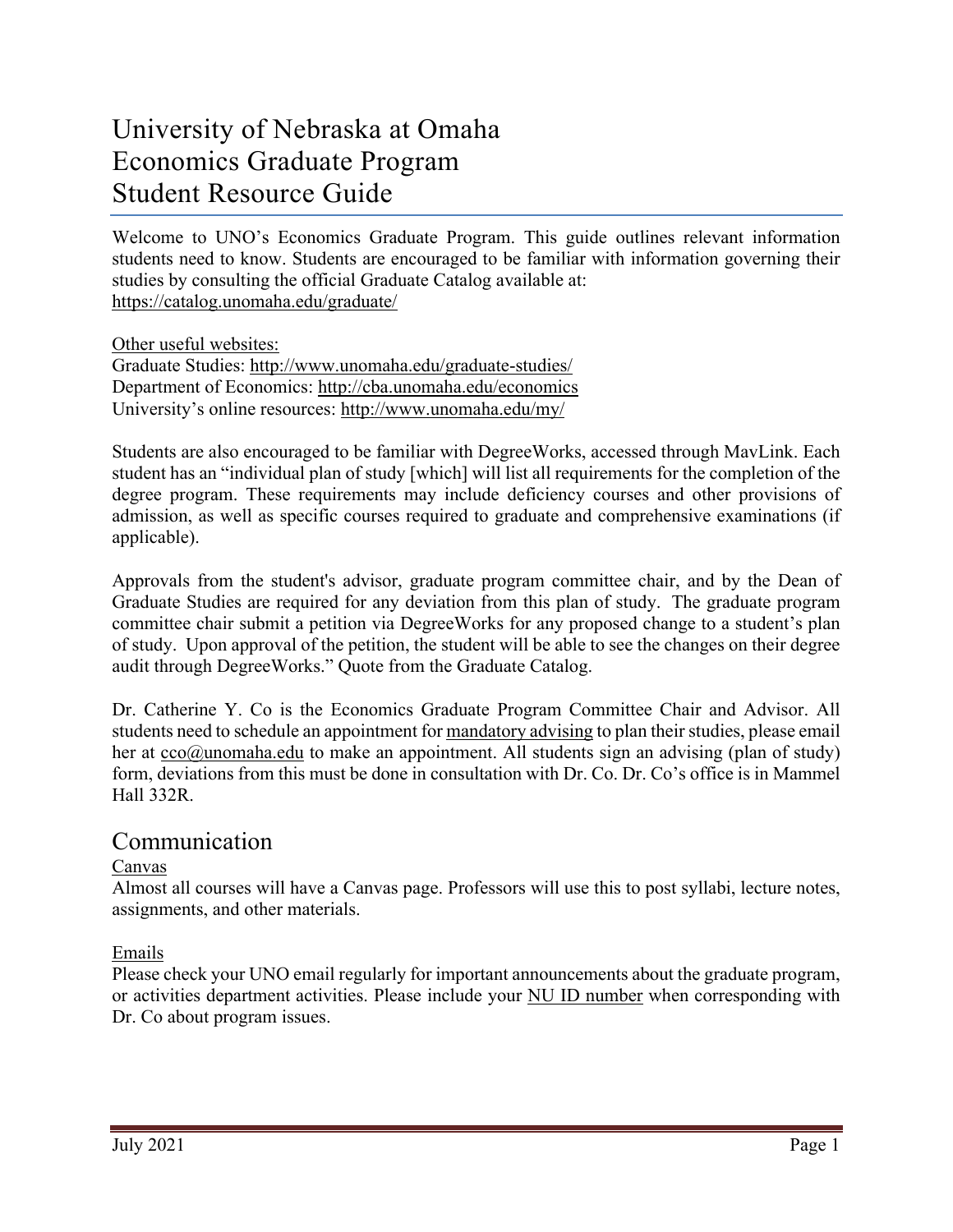### Foundation Courses

These undergraduate Economics courses are required for unconditional admission to the graduate program:

- o Principles of Economics—Microeconomics (ECON 2200)
- o Principles of Economics—Macroeconomics (ECON 2220)
- o Intermediate Microeconomics (ECON 3200, Econ Theory: Micro)
	- o Prerequisites: Principles of Economics—Microeconomics (ECON 2200) and Intermediate Algebra (MATH 1310)
- o Intermediate Macroeconomics (ECON 3220, Econ Theory: Macro)
	- o Prerequisites: Principles of Economics—Microeconomics (ECON 2200), Principles of Economics—Macroeconomics (ECON 2220) and Intermediate (MATH 1310)
- o Statistics (BSAD 2130, Principles of Business Statistics)

## Degree Requirements

## Master of Science in Economics Total: 36 credit hours

Core courses (12-15 credit hours):

ECON 8290, Research Methods in Economics and Business (Fall) ECON 8306, Quantitative Applications in Economics and Business\* (Fall and Spring) ECON 8220, Seminar in Macro Theory (Fall) ECON 8200, Seminar in Micro Theory (Spring) ECON 8300, Econometrics (Spring)

\*Not required for students demonstrating satisfactory math skills. Three additional hours of elective courses is required if this course is not taken.

Electives and Concentrations (21-24 hours):

Select electives in consultation with the Graduate Program Chair and Advisor. At least 6 hours must be graduate only courses. Students are strongly encouraged to complete an area of concentration, which requires 9 hours of elective courses. Students' area(s) of concentration will appear in the transcript.

Comprehensive exam (Exit requirement)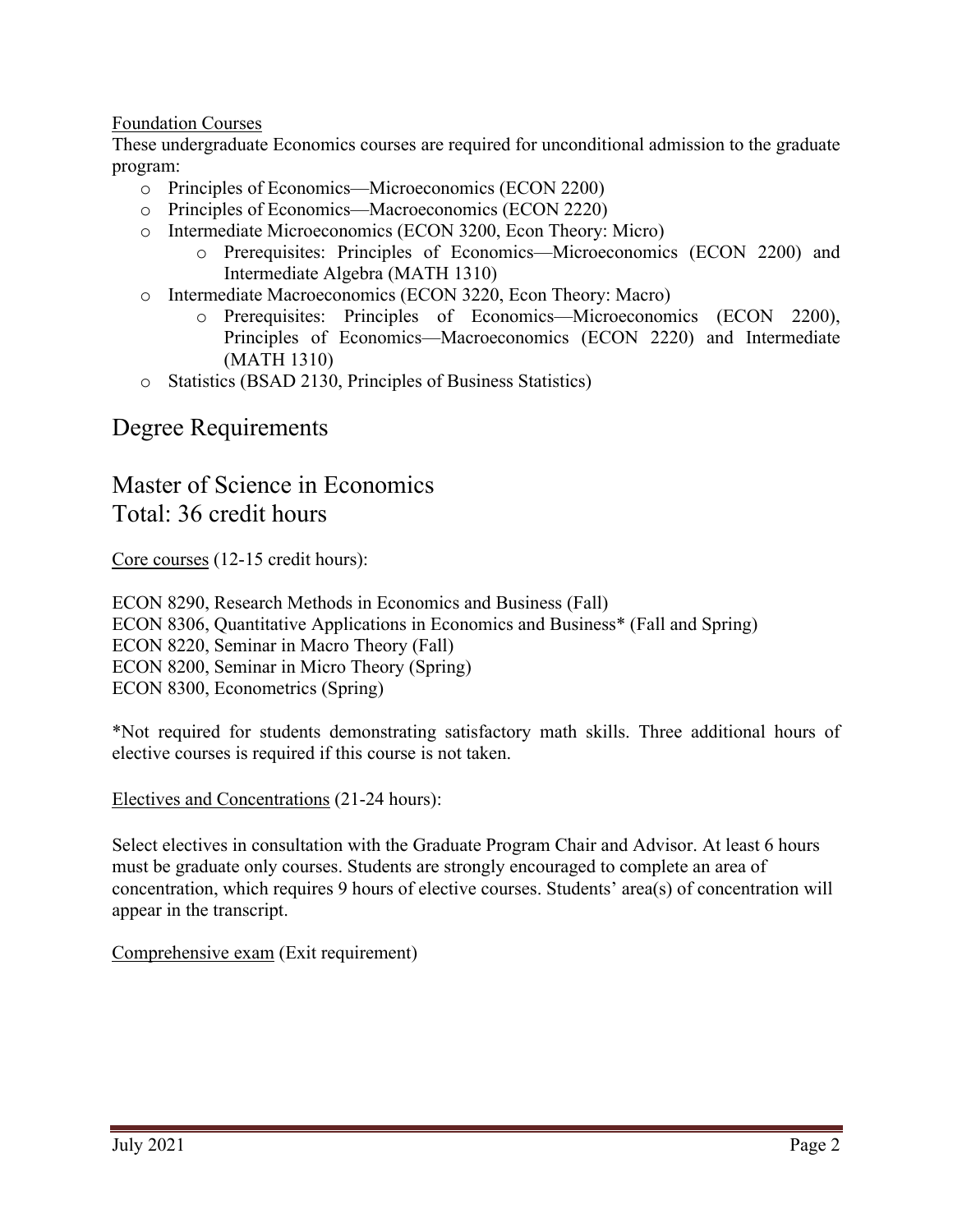IMPORTANT: Students are strongly advised to take ECON 8290, Research Methods and ECON 8306, Quantitative Applications, as early as possible, or as soon as they have completed the necessary prerequisites.

IMPORTANT: Graduate Studies require that "[a]t least one-half the hours of course work on a plan of study must be in courses normally restricted to graduate students only." (i.e., courses with 8 - - 0) Also, "[n]o more than two …/8 - - 5 courses are allowed on a plan of study." Source: Graduate Catalog.

Approved Graduate-Level (8xx0) electives are listed here: [https://www.unomaha.edu/college-of-business-administration/economics/graduate](https://www.unomaha.edu/college-of-business-administration/economics/graduate-programs/approved-electives.php)[programs/approved-electives.php](https://www.unomaha.edu/college-of-business-administration/economics/graduate-programs/approved-electives.php)

Approved Dual-Level (8xx6) electives are listed here: [https://www.unomaha.edu/college-of-business-administration/economics/graduate](https://www.unomaha.edu/college-of-business-administration/economics/graduate-programs/dual-electives.php)[programs/dual-electives.php](https://www.unomaha.edu/college-of-business-administration/economics/graduate-programs/dual-electives.php)

IMPORTANT: Courses not included in these two lists will **not** count towards a student's plan of study unless these approved by the Economics Graduate Program Committee (GPC) **prior** to enrolment. The Econ GPC will only consider courses with significant economics or business content or applications as economics electives. Prior to enrolment, students submit a written request (together with a copy of the course syllabus) addressed to the Economics Graduate Program Committee for approval of course as elective.

Detailed course descriptions (with their corresponding prerequisites) appear here: <https://catalog.unomaha.edu/graduate/coursesaz/>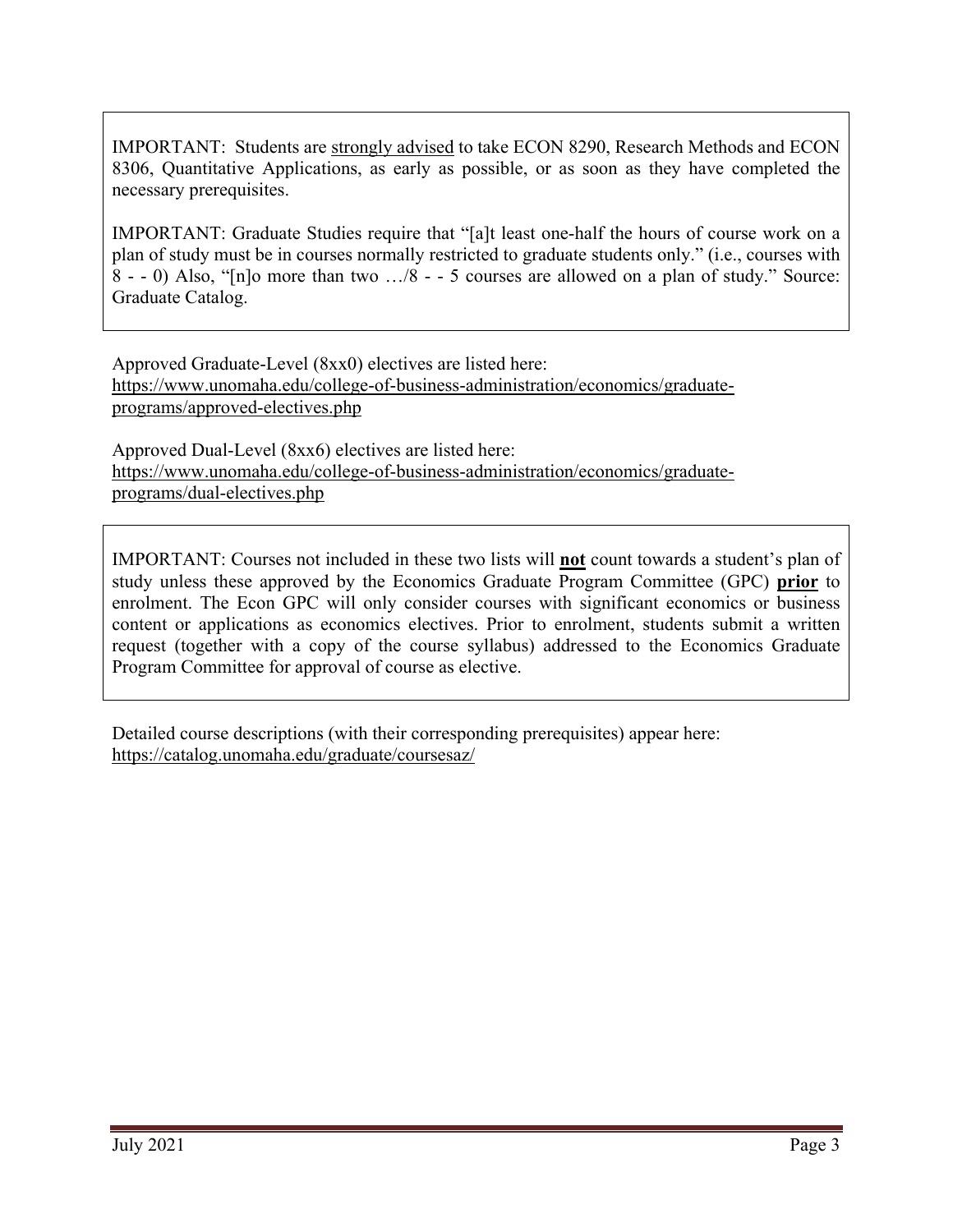## Master of Arts in Economics Total: 30 credit hours

Core courses (15 credit hours):

See list in the M.S. Econ degree.

Electives and Concentrations (9-12 hours):

Elective coursework will be selected in consultation with the Graduate Program Chair and Advisor. Students are strongly encouraged to complete an area of concentration which requires 9 hours of elective courses. Students' area(s) of concentration will appear in the transcript.

Thesis (6 credit hours, minimum required)

"New Economics graduate students will be admitted only to the MS Economics Program (nonthesis option). After completing nine (9) hours of coursework in the Master's in Economics program, a student may submit a written request to the Economics Graduate Program Committee (GPC) to transfer from the MS program to the MA (thesis option) program. Students are strongly encouraged to seek the advice of the Economics Graduate Program Advisor prior to submitting the written request. The student's request should include a thesis proposal written in consultation with a student-identified main thesis advisor (must be a tenure-track faculty in the economics department) who will serve as the chair of the thesis committee. In addition, the student should include an unofficial graduate transcript, a writing sample, and any other relevant information in the request. The GPC, based on its evaluation of the student's potential to complete a quality master's thesis, will approve or deny this request. Upon transfer to the MA program, an oral defense of the proposal will be scheduled, and the thesis committee members will approve the scope of work. If the GPC denies the student's request to transfer to the MA program, the student may submit a second (and final) written request to transfer to the MA program with supporting materials to the GPC after he/she has completed 18 credit hours of coursework in the Master's in Economics Program." Quote from the Graduate Catalog.

Students must also read the procedures for completing a thesis in the Graduate Catalog, Policies Governing Graduate Study.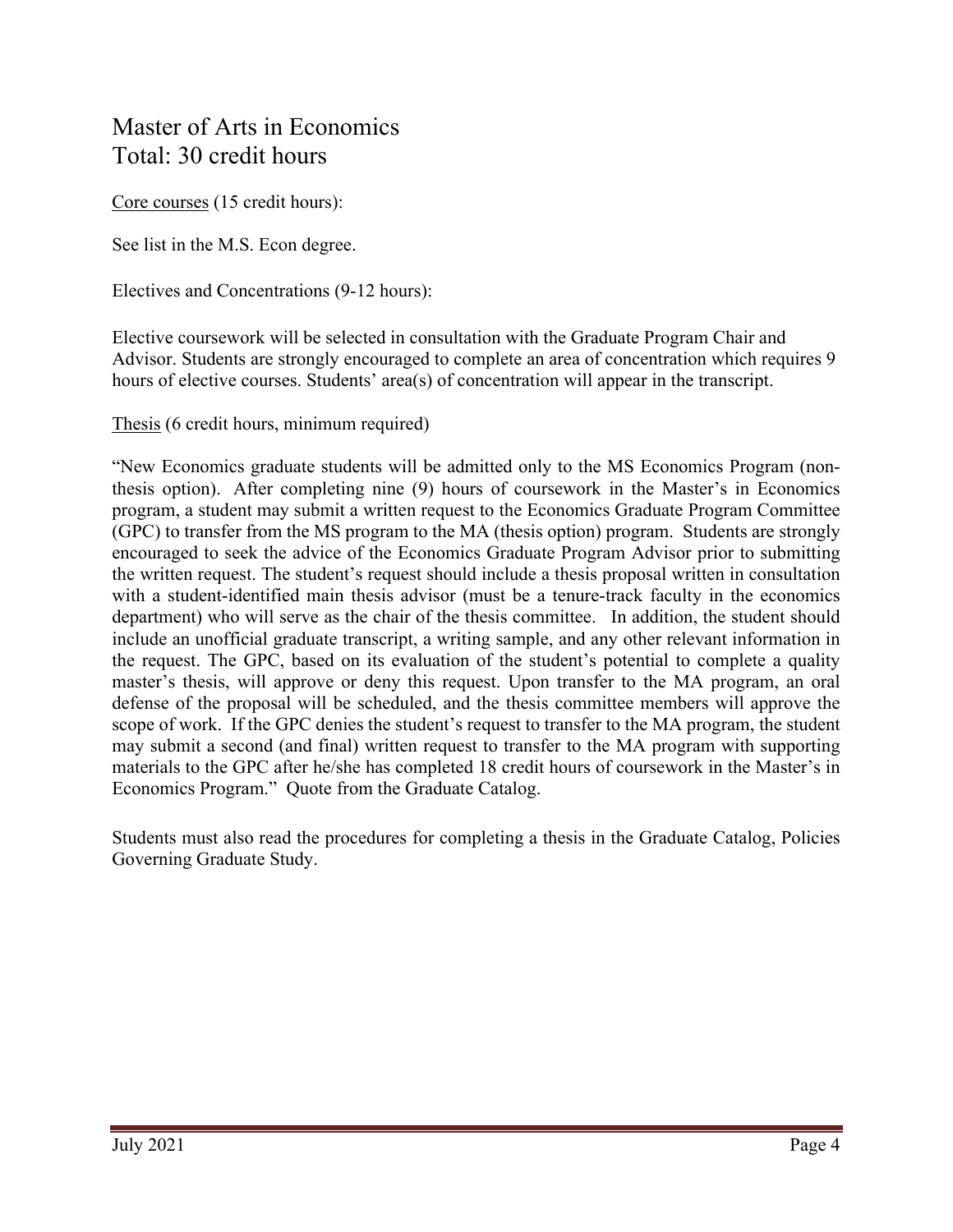## Academic Performance

This entire section copied from the Graduate Catalog.

#### Full-time Status

Students enrolled in at least 9 credit hours in a semester are considered full-time students.

#### Quality of Work Standards

A "B" (3.0 on a 4.0 scale) average must be maintained in all graduate work taken as part of the degree or certificate program.

#### Automatic dismissal

Graduate students are expected to do work of high caliber. Failure to do so will result in dismissal. In particular, the following will result in automatic dismissal from the degree or certificate program:

- Receiving a grade of "C-" (1.67 on a 4.0 scale) or below in any course taken in the student's major field of study or in any course included in the plan of study/program of study.
- Departments/schools may have additional and more stringent criteria for evaluating a student's performance and progress and may demand a higher level of performance than that demanded by the Graduate College. A department/school or program unit may, under some circumstances, recommend dismissal of a student from a graduate program even though quality of work standards have been maintained. Grounds for dismissal could include, but are not limited to:
	- o Failure to be accepted by an appropriate thesis or dissertation adviser within stipulated time limitations;
	- o Failure to make timely progress toward the degree or certificate; and
	- o Failure to perform in course work, qualifying examination or research at an acceptable level in the respective department/school or program unit.

### Probation or Dismissal

A department/school will recommend that the Dean of Graduate Studies either dismiss a student or place him or her on probation (with conditions for reinstatement as a student in good standing), in the following cases:

- A Grade of "C+"  $(2.33 \text{ on a } 4.0 \text{ scale})$  or below in any course involved in the first 12 hours of graduate study for provisionally admitted students;
- Receiving at least nine (9) hours of graduate credit with the grade of "C+"  $(2.33 \text{ on a } 4.0)$ scale) or below in any courses taken in the student's major field of study or in any courses included in the plan of study for master's degrees, specialist's degrees or graduate certificates, regardless of the average;
- Receiving at least six  $(6)$  hours of graduate credit with the grade of "C+"  $(2.33 \text{ on a } 4.0)$ scale) or below in any courses taken in the student's major field of study or in any courses included in the program of study for doctoral degrees, regardless of the average;
- Failure to maintain a "B" (3.0 on a 4.0 scale) average in all graduate work taken as part of the degree or certificate program.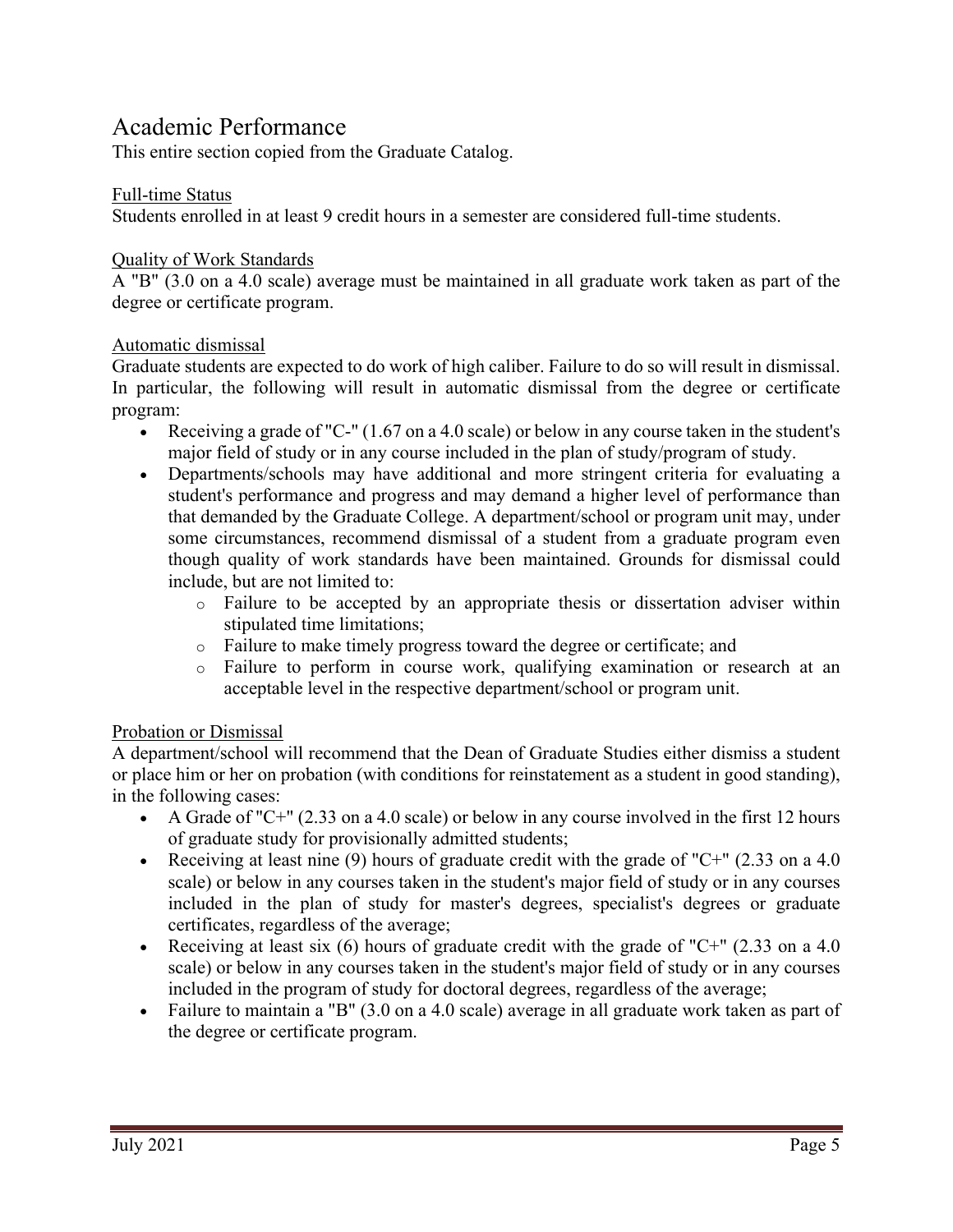### Department of Economics Reinstatement Procedure

Students dismissed from the MS/MA Economics program may request for reinstatement to the program by following this procedure. Write a reinstatement letter addressed to the Economics Graduate Program Committee (GPC) and hand delivered to the Economics graduate program advisor as soon as possible addressing the following points at the minimum: 1. Request for reinstatement; 2. Explanations for below par performance; 3. Arguments for why despite item #2 student be reinstated back into the program; 4. Describe activities student will do to ensure that performance moving forward will meet the quality of work standards set by Graduate Studies.

The Economic Graduate Program Committee will evaluate the reinstatement request and make its recommendations to the Graduate College. The Graduate College will make the final determination. If reinstated, students must meet the conditions of reinstatement.

## Important dates

### Academic Calendar and Class Schedules

These two items can be found here:<http://www.unomaha.edu/academics/index.php> Be sure to consult these for important dates, such as deadlines for dropping classes, filing for graduation, etc.

### Registration

Enrollment schedules appear here: <http://www.unomaha.edu/registrar/students/during-enrollment/enrollment-dates.php>

### Comprehensive Examinations

This is an exit requirement for students in the Master of Science Economics Program. Students take the comprehensive exams during their last semester of graduate study. For example, if you plan to graduate in December, you take the comprehensive exams in the Fall semester (typically scheduled mid- to late- October). Students who plan to graduate in May or August take the comprehensive exams scheduled in the Spring semester (usually the week after spring break).

Students are tested on various topics in Microeconomics, Macroeconomics, and Econometrics. The exams are over a four-hour period in one day. Students who fail one or more exams will have an opportunity to retake the exams (late November in the Fall or late April in the Spring). If a student fails to pass a retake exam, this student will have to wait until the next semester's comprehensive exam schedule to retake the failed exam(s).

### Graduation

Students need to be aware of all relevant deadlines when planning to graduate. Deadlines to apply for graduation are included in the academic calendar.

"UNO students have the opportunity to graduate in May, August, or December, and the choice of participating in one of two commencement ceremonies held annually in May and December. Students graduating in May are eligible to participate in the May commencement ceremony, while students graduating in August and December are eligible to participate in the December commencement ceremony. Participation in a commencement ceremony is not required in order to graduate from any degree program or receive a diploma." Quote from the Graduate Catalog.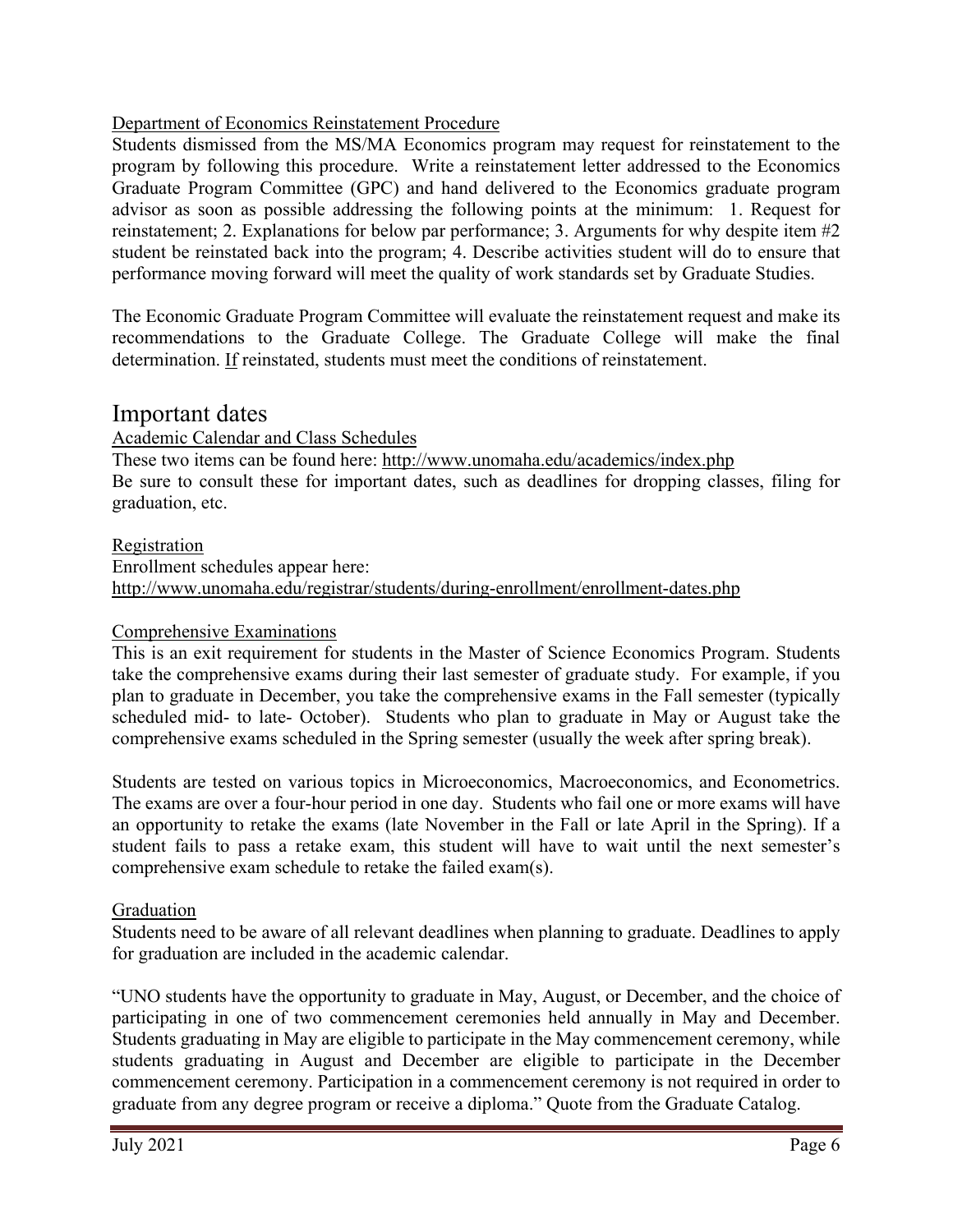### Plagiarism

This entire section copied from the Graduate Catalog.

"The prevention of plagiarism and the imposition of sanctions upon those who resort to plagiarism are necessary in any university that espouses the ideals embodied in the concept of academic freedom. Plagiarism is the appropriation of the work (be it ideas or words) of another without crediting the source. Such a practice is particularly reprehensible in a community dedicated to the pursuit and advancement of knowledge."

#### Plagiarism by Students

"The investigation of allegations of plagiarism by a student or appeals therefrom, at any major administrative unit of the University of Nebraska, shall be carried out under the appropriate faculty-student appeals committee at that campus. Please refer to the General Appeals Procedures."

#### Grade Appeal Process

"Students who believe their evaluation in a course has been prejudiced or capricious must first attempt to resolve the matter with the course instructor and then the department through which the course was offered. The initiation of the appeal in writing by the student must be filed within six weeks following receipt of the grade from the Office of the Registrar." Quote from the Graduate Catalog.

Please consult the Graduate Catalog's section Policies Governing Student Responsibilities for details.

## Graduate Assistantships

Source: Graduate Catalog

"A graduate assistantship is based on academic and/or professional excellence. Recipients receive tuition remission, a stipend (salary), and are eligible for partially subsidized health insurance to work an average of 20 hours per work on assigned professional responsibilities. Graduate assistants are assigned responsibilities which provide supervised educational experiences at the graduate level. Frequently, this means assistants either teach or participate in research projects." Quoted from the Graduate Catalog.

For details: <https://www.unomaha.edu/graduate-studies/financing-your-degree/index.php>

Department of Economics and College of Business Administration GA application forms are available here:

[https://www.unomaha.edu/college-of-business-administration/economics/graduate](https://www.unomaha.edu/college-of-business-administration/economics/graduate-programs/assistantships.php)[programs/assistantships.php](https://www.unomaha.edu/college-of-business-administration/economics/graduate-programs/assistantships.php)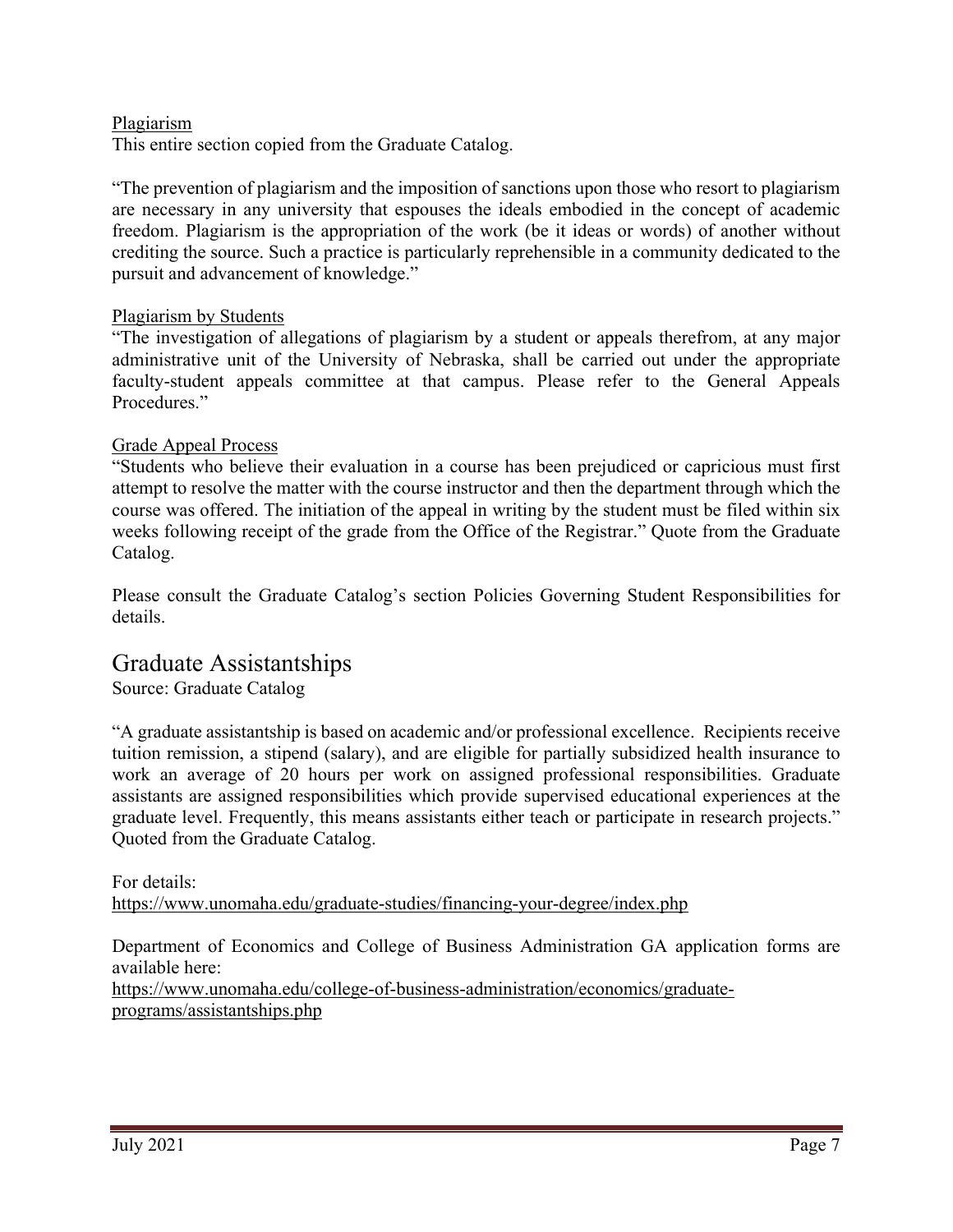## Scholarships, Fellowships, Awards, and Waivers

## Department of Economics Scholarships

Each March for the next academic year, the Department of Economics awards an approximately \$2,500 Barbara Miller Scholarship and a \$2,000 Horace and Kate King Wu Scholarship to deserving Economics graduate students. The approximately \$650 Bun Song Lee Scholarship may be awarded to an Economics graduate student, as well.

Barbara Miller Memorial Scholarship (Full-time graduate student) Criteria: 3.5 GPA or above, enrolled full time

Bun Song Lee Scholarship Criteria: Economics graduate student, 3.5 GPA or above, enrolled full time

Horace and Kate King Wu Scholarship Criteria: Economics graduate student, 3.5 GPA or above, enrolled full time

If you qualify for any of these scholarships, you will receive notification in mavlink to apply for these scholarships.

## University-Wide Scholarships, Fellowships, Awards and Waivers Source:<https://www.unomaha.edu/graduate-studies/financing-your-degree/index.php>

Students must investigate their eligibility and conditions of the scholarships carefully before applying.

## Scholarships

Summer Graduate Scholarship Award amount: TBD Deadline: early March Brief description: Students who have an outstanding academic performance and potential are encouraged to apply.

### UNO Advantage Scholarship Program

Award amount: Varies. Covers up to the difference between resident and non-resident tuition. Deadlines: early November for spring; early March and early June for academic year Brief description: Awards to selected students who are non-residents of Nebraska. Awards will be based, in part, that highly qualified students will choose UNO for graduate study.

This is available only by departmental nomination of outstanding students.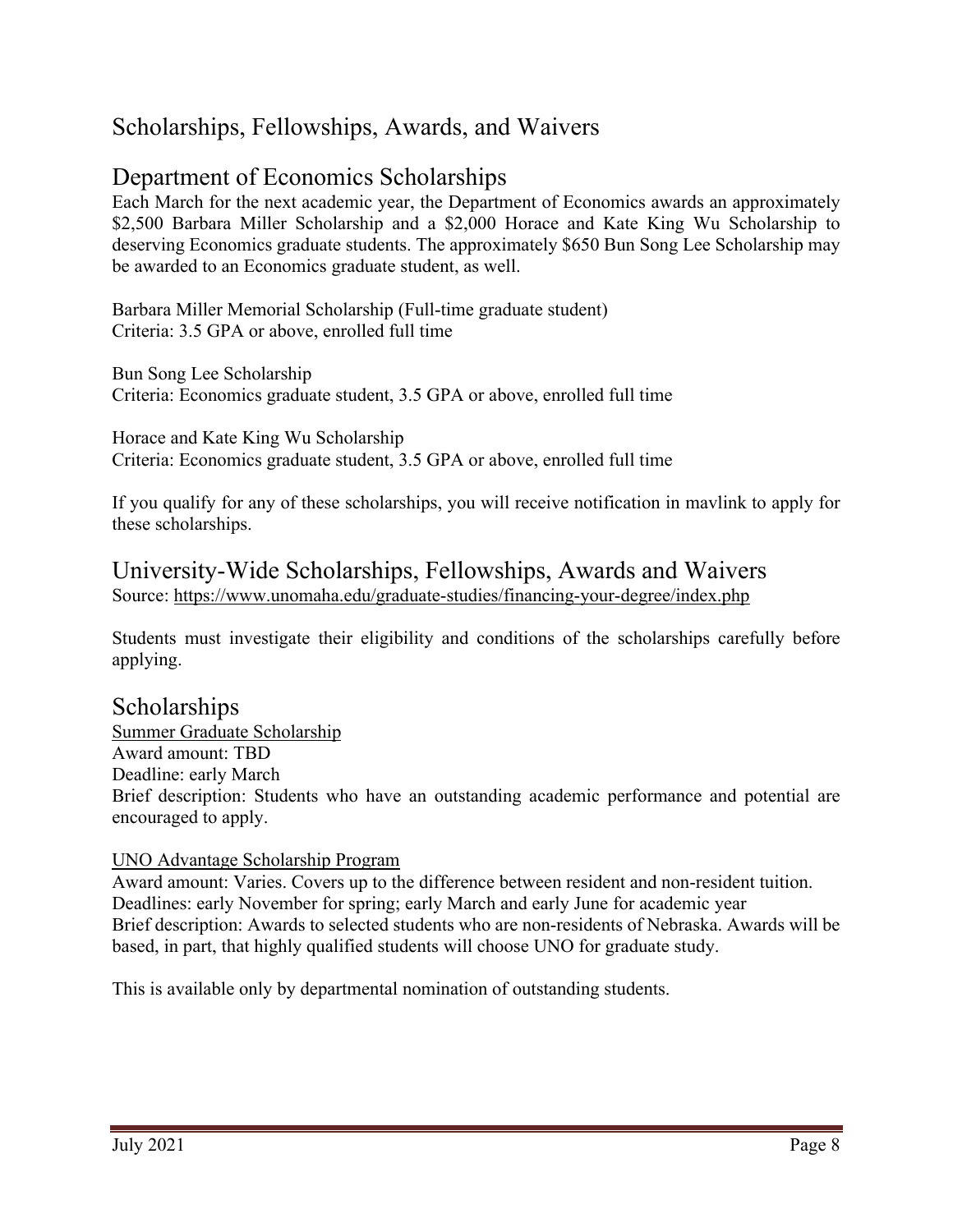## Fellowships

Presidential Graduate Fellowship-Masters Students Award amount: TBD This is available only by departmental nomination of an outstanding student.

Competitive Graduate Fellowship Award amount: TBD This is available only by departmental nomination of an outstanding student.

## Awards

These two awards are available only by departmental nomination of outstanding students and students with potentially/completed high-quality thesis work.

Graduate Thesis Scholarship Award amount: TBD/student in the spring semester Deadline: mid-November Brief description: Supports a student enrolled in a UNO master's thesis program.

Elton S. Carter Award for Excellence in a Master's Thesis Award amount: Depends on funds availability. Deadline: around September

## Regents Tuition Waivers

Award amount: Pays in-state tuition for graduate courses. Deadlines: early March and early June for academic year Brief description: Funds are used to recruit highly qualified students. This is available only by departmental nomination of outstanding students.

## Other Forms of Support

Graduate Research and Creative Activity (GRACA)

"GRACA grants support faculty-mentored graduate student research and creative activity. Grants of up to \$5,000 per student are available to UNO graduate students enrolled through Fall 201x." Deadline: usually end of January. Quote from the Campus Resource Guide.

More information here: <http://www.unomaha.edu/office-of-research-and-creative-activity/students/index.php>

## UNO Research Fair and Conference Attendance

Faculty will nominate students doing quality research to participate in UNO's Student Research and Creative Activity Fair (Spring semester). We also strongly encourage students doing quality research to participate in regional economics and business conferences.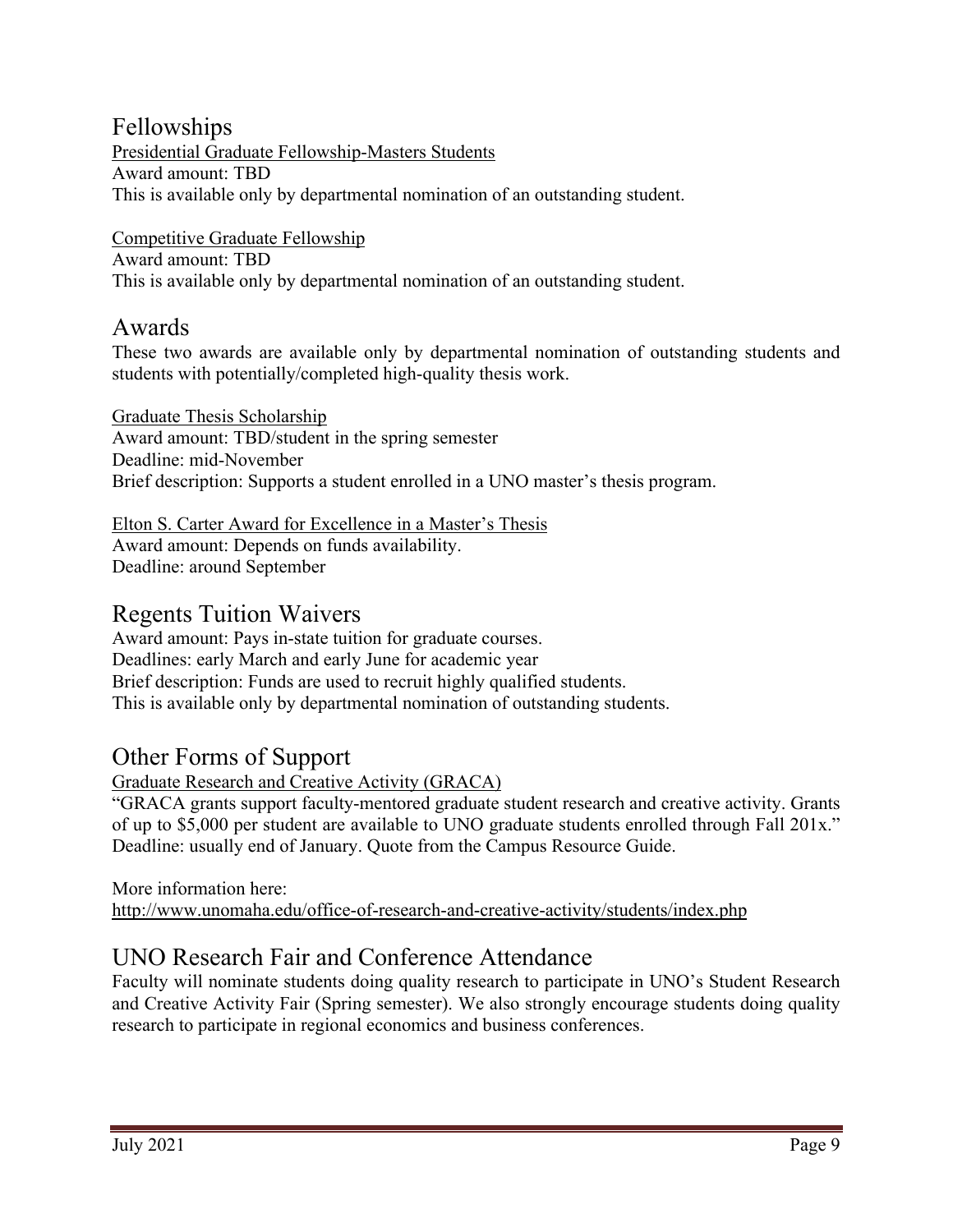## Economics Club and Students for Microenterprise Development (SMD)

You are strongly encouraged to join and participate actively in Economics Club and SMD activities. This is a great way to meet and network with your fellow students.

The main purpose of the Econ Club is to increase awareness and knowledge of economic issues among Econ Club members and the overall UNO community and to provide a venue for studentmembers to examine issues related to academic success, career success, and related matters. The organization shall work towards increasing the membership's engagement with the Omaha community. [https://www.unomaha.edu/college-of-business-administration/economics/student](https://www.unomaha.edu/college-of-business-administration/economics/student-involvement/index.php)[involvement/index.php](https://www.unomaha.edu/college-of-business-administration/economics/student-involvement/index.php)

The purpose of SMD is to promote the development of microenterprises around the world. Since 2017, SMD has been helping four groups of ethnic minority women in Cao Bang, Viet Nam, grow their microenterprise. Each year, we hold several sales events on campus to sell the handcrafted items made by the women using traditional methods. All sales proceeds go back to the women in the form of working capital to grow their business. This helps provide for the women's children's education and other family needs. Supporting the women also ensures that traditional methods of making hemp fabric and dyeing techniques using plants are not lost. [https://www.unomaha.edu/college-of-business-administration/economics/student](https://www.unomaha.edu/college-of-business-administration/economics/student-involvement/students-microenterprise-development.php)[involvement/students-microenterprise-development.php](https://www.unomaha.edu/college-of-business-administration/economics/student-involvement/students-microenterprise-development.php)

## Job market

Jobs for Economists (Usually during the Spring semester)

What career options are open to economics graduates? How do policymakers and people in business use their economics training to make good decisions? The department invites alumni and community partners to inspire our students on how they should prepare for a more competitive and globalized world.

## Career planning

Students are encouraged to speak with the graduate advisor or any economics faculty about their career objectives.

CBA has an in-house Career Center. If you need help with …

- o Creating a dynamic Resume and Cover Letter
- o Sharpening your Interview Skills
- o Discovering new job search strategies
- o Building a your network and community involvement
- o Getting acquainted with UNO Career Connect
- o Finding an Internship

Details at:<https://www.unomaha.edu/college-of-business-administration/career-center/index.php>

UNO's Academic and Career Development Center (ACDC) is an additional resource: Details at: [https://www.unomaha.edu/student-life/achievement/academic-and-career-development](https://www.unomaha.edu/student-life/achievement/academic-and-career-development-center/index.php)[center/index.php](https://www.unomaha.edu/student-life/achievement/academic-and-career-development-center/index.php)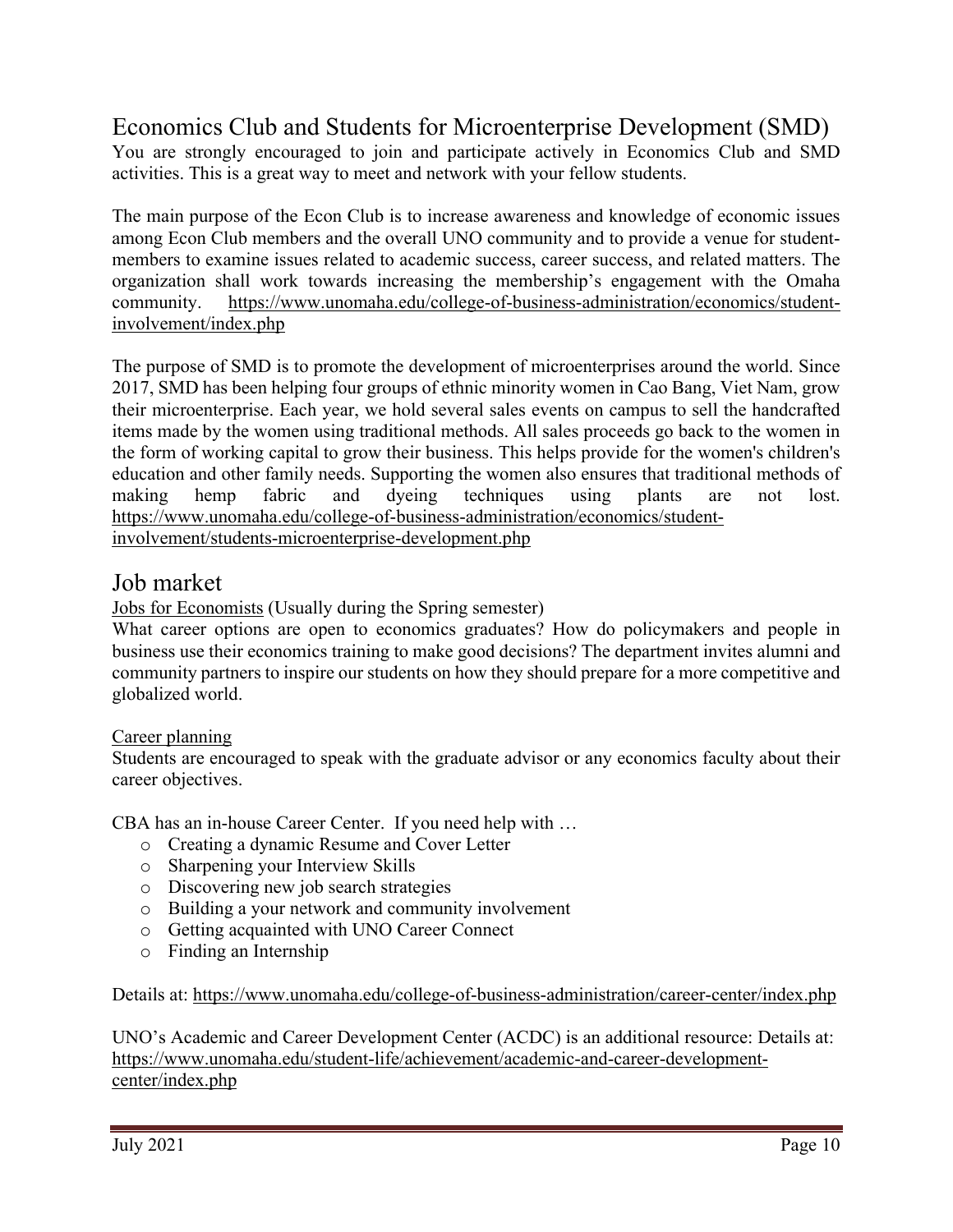### Resume Preparation

All students are encouraged to prepare a professional resume as early as possible. At the minimum this should include your education, work experience, thesis title (or other significant written work), internships or study abroad experiences, volunteer or community engagement activities, software and foreign language skills.

#### Handshake

Browse and apply for local and national job opportunities from employers, view upcoming career fairs and events, and schedule career advising appointments. Details at: [https://www.unomaha.edu/student-life/achievement/academic-and-career-development](https://www.unomaha.edu/student-life/achievement/academic-and-career-development-center/career-development/handshake.php)[center/career-development/handshake.php](https://www.unomaha.edu/student-life/achievement/academic-and-career-development-center/career-development/handshake.php)

## Internships

We occasionally receive announcements about internships in local or national organizations.

Internship for academic credit rules are available here: [http://www.unomaha.edu/college-of-business-administration/economics/graduate](http://www.unomaha.edu/college-of-business-administration/economics/graduate-programs/internships.php)[programs/internships.php](http://www.unomaha.edu/college-of-business-administration/economics/graduate-programs/internships.php)

### Miscellaneous

#### Software

Students will be introduced to R and Python. These are available in the open computer lab at Mammel Hall 213. For hours, see [http://www.unomaha.edu/college-of-business](http://www.unomaha.edu/college-of-business-administration/academics/tutoring.php)[administration/academics/tutoring.php](http://www.unomaha.edu/college-of-business-administration/academics/tutoring.php)

#### Study Groups

We strongly encourage students to form study groups. Your best resource is each other!

#### Breakout Rooms in CBA

"Students may reserve breakout rooms for group projects or study sessions. To reserve a room, call 402.554.4109. You may also visit Mammel Hall 217 to reserve a room in person. A valid MavCard is required."

#### Library Services

Online library materials can be accessed off campus using your NU ID. If you need help, call the Reference Desk at 402-554-2661.

#### Writing Center

"Services include: Choosing a topic, generating ideas, focusing ideas, enhancing your writings style, …" You might find this free service beneficial. Note: "Staff does not write or edit work but helps develop skills to enhance writing and editing for yourself." Campus Resource Guide. Appointments are encouraged. For hours, go to<http://www.unomaha.edu/writingcenter/>

#### Speech Center

"Services include: Consultation on organization, ceremonial speaking, PowerPoint presentations…" Campus Resource Guide You might find this free service beneficial. To make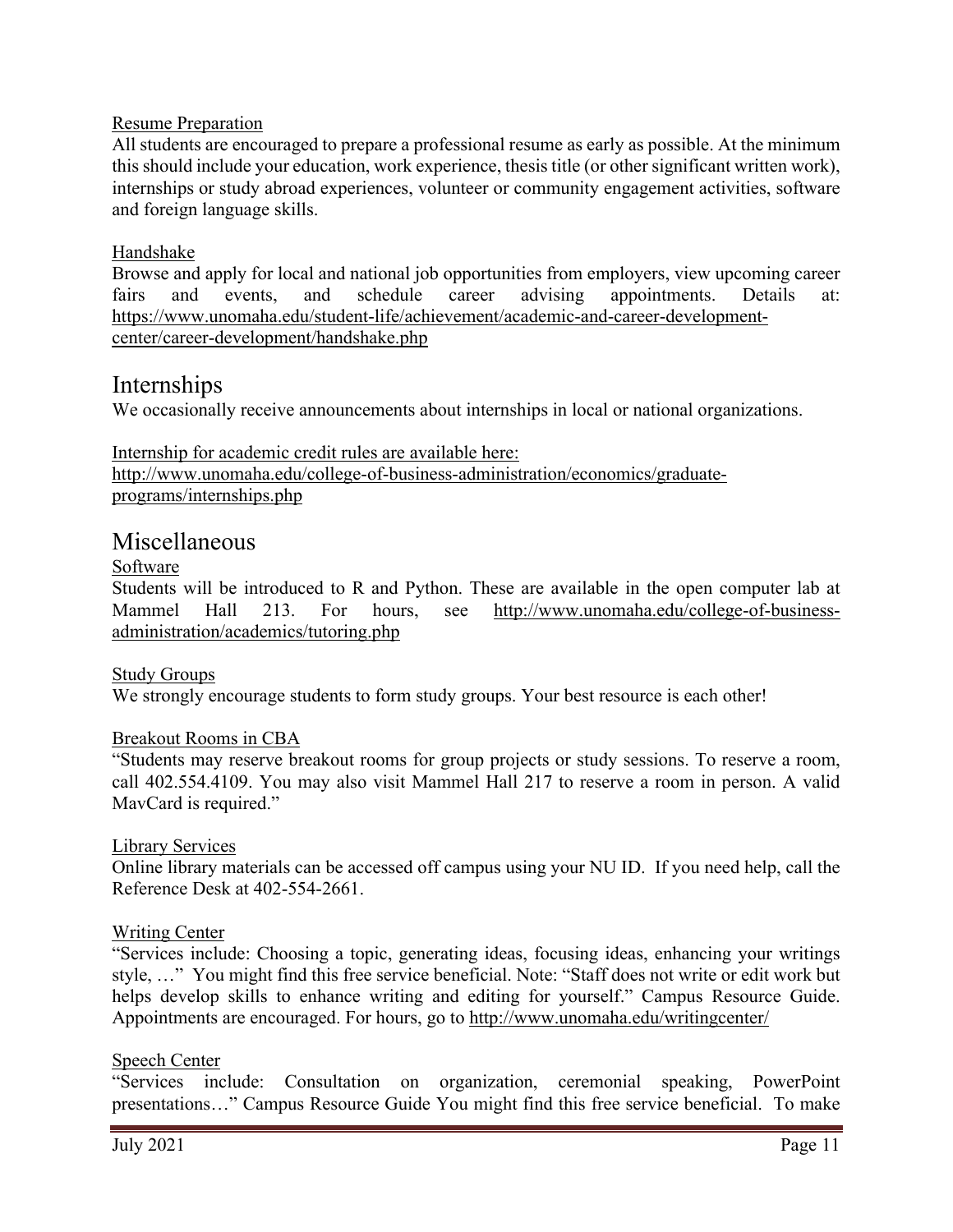an appointment, go to [http://www.unomaha.edu/college-of-communication-fine-arts-and](http://www.unomaha.edu/college-of-communication-fine-arts-and-media/speech-center/)[media/speech-center/](http://www.unomaha.edu/college-of-communication-fine-arts-and-media/speech-center/)

## Normal Schedule of Courses (by concentration)

Information below is historical and are provided for information purposes only.

| <b>COURSE ID</b>               | <b>COURSE DESCRIPTION</b>            | <b>CONCENTRATION</b>                      | <b>Usually Offered</b> |
|--------------------------------|--------------------------------------|-------------------------------------------|------------------------|
|                                | <b>Environmental Economics and</b>   |                                           |                        |
| ECON 8020/BSAD 8020            | Management                           | <b>Business Economics</b>                 | <b>NA</b>              |
| ECON 8210/BSAD 8100            | <b>Managerial Economics</b>          | <b>Business Economics</b>                 | Summer                 |
|                                |                                      |                                           |                        |
| ECON 8216/ECON 4210            | Industrial Organization              | <b>Business Economics</b>                 | Spring                 |
| <b>ECON 8230</b>               | <b>Business Conditions Analysis</b>  | <b>Business Economics</b>                 | <b>NA</b>              |
| ECON 8310/BSAD 8080            | <b>Business Forecasting</b>          | <b>Business Economics</b>                 | Fall                   |
| ECON 8346/ECON 4340            | <b>Economics of Technology</b>       | <b>Business Economics</b>                 | Spring                 |
| ECON 8456/ECON 4450            | Monetary Theory and Policy           | <b>Business Economics</b>                 | Spring                 |
| ECON 8616/ECON 4610            | <b>International Trade</b>           | <b>Business Economics</b>                 | Spring                 |
|                                | <b>International Monetary</b>        |                                           |                        |
| ECON 8626/ECON 4620            | Economics                            | <b>Business Economics</b>                 | Fall                   |
| ECON 8736/ECON                 |                                      |                                           |                        |
| 4730/BSAD 8736                 | <b>Economics of Entrepreneurship</b> | <b>Business Economics</b>                 | Fall                   |
| <b>ECON 8940</b>               | Economic Internship                  | <b>Business Economics</b>                 | Fall/Spring/Summer     |
|                                |                                      |                                           |                        |
| ECON 8320 (required            |                                      | <b>Econometrics and Data</b>              |                        |
| course)                        | <b>Tools for Data Analysis</b>       | Analytics                                 | Fall/Spring            |
| ECON 8310/BSAD 8080            |                                      | Econometrics and Data                     |                        |
| (required course)              | <b>Business Forecasting</b>          | Analytics                                 | Fall                   |
| ECON 8330 (required<br>course) | Data Analysis from Scratch           | <b>Econometrics and Data</b><br>Analytics | Fall                   |
|                                |                                      |                                           |                        |
|                                |                                      | Growth and Innovation                     |                        |
| ECON 8216/ECON 4210            | Industrial Organization              | Economics                                 | Spring                 |
|                                |                                      | Growth and Innovation                     |                        |
| ECON 8346/ECON 4340            | <b>Economics of Technology</b>       | Economics                                 | Spring                 |
|                                | International Economic               | Growth and Innovation                     |                        |
| CON 8666/ECON 4660             | Development                          | Economics                                 | Fall                   |
| ECON 8736/ECON                 |                                      | Growth and Innovation                     |                        |
| 4730/BSAD 8736                 | <b>Economics of Entrepreneurship</b> | Economics                                 | Fall                   |
|                                |                                      | Growth and Innovation                     |                        |
| BSAD 8356/SCMT 4350            | Global Sourcing and Innovation       | Economics                                 | Spring                 |

|--|

**COURSE ID COURSE DESCRIPTION CONCENTRATION Usually Offered**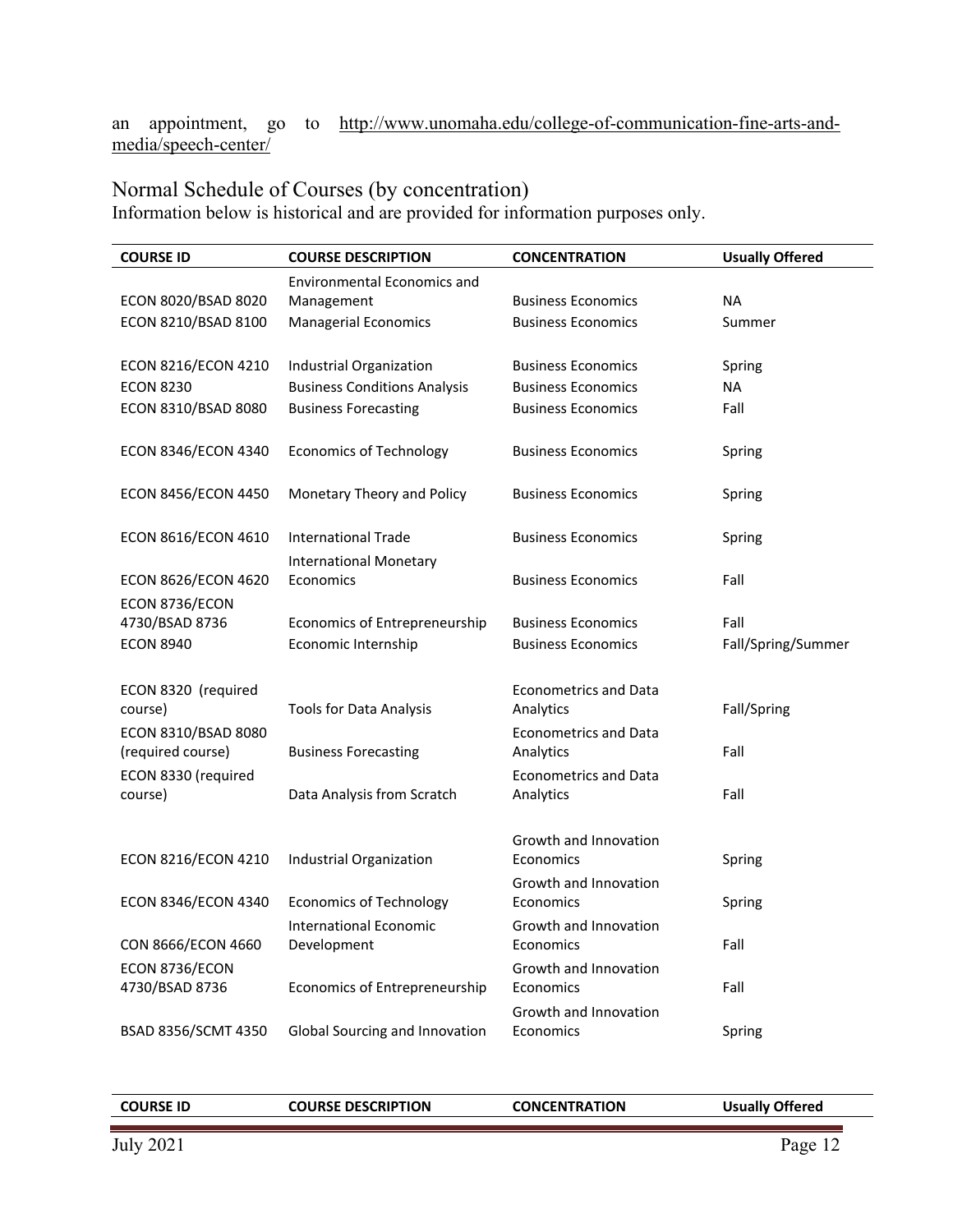| ECON 8616/ECON 4610              | <b>International Trade</b>                   | <b>International Economics</b>      | Spring      |
|----------------------------------|----------------------------------------------|-------------------------------------|-------------|
| ECON 8626/ECON 4620              | <b>International Monetary</b><br>Economics   | <b>International Economics</b>      | Fall        |
| <b>ECON 8666/ECON 4660</b>       | <b>International Economic</b><br>Development | <b>International Economics</b>      | Fall        |
| BSAD 8356/SCMT 4350              | Global Sourcing and Innovation               | <b>International Economics</b>      | Spring      |
| <b>BSAD 8540</b>                 | <b>Multinational Financial</b><br>Management | <b>International Economics</b>      | Spring      |
| <b>ECON 8010</b>                 | Seminar in Public Finance                    | Monetary and Financial<br>Economics | <b>NA</b>   |
| <b>ECON 8456/ECON 4450</b>       | Monetary Theory and Policy                   | Monetary and Financial<br>Economics | Spring      |
| ECON 8626/ECON 4620              | <b>International Monetary</b><br>Economics   | Monetary and Financial<br>Economics | Fall        |
| <b>BSAD 8510</b>                 | <b>Security Analysis</b>                     | Monetary and Financial<br>Economics | Fall        |
| <b>ECON 8010</b>                 | Seminar in Public Finance                    | Ph.D. Preparatory                   | NA          |
| ECON 8020/BSAD 8020              | Environmental Economics and<br>Management    | Ph.D. Preparatory                   | <b>NA</b>   |
| ECON 8216/ECON 4210              | Industrial Organization                      | Ph.D. Preparatory                   | Spring      |
| ECON 8310/BSAD 8080              | <b>Business Forecasting</b>                  | Ph.D. Preparatory                   | Fall        |
| ECON 8346/ECON 4340              | <b>Economics of Technology</b>               | Ph.D. Preparatory                   | Spring      |
| <b>ECON 8456/ECON 4450</b>       | Monetary Theory and Policy                   | Ph.D. Preparatory                   | Spring      |
| <b>ECON 8600</b>                 | <b>Health Economics</b>                      | Ph.D. Preparatory                   | Fall        |
| ECON 8616/ECON 4610              | International Trade                          | Ph.D. Preparatory                   | Spring      |
| ECON 8626/ECON 4620              | <b>International Monetary</b><br>Economics   | Ph.D. Preparatory                   | Fall        |
| ECON 8736/ECON<br>4730/BSAD 8736 | Economics of Entrepreneurship                | Ph.D. Preparatory                   | Fall        |
| MATH 8056/MATH<br>4050           | Linear Algebra                               | Ph.D. Preparatory                   | Spring      |
| MATH 8235/MATH<br>3230           | <b>Introduction to Analysis</b>              | Ph.D. Preparatory                   | Fall/Spring |
| MATH 8236/MATH<br>4230           | <b>Mathematical Analysis I</b>               | Ph.D. Preparatory                   | Fall        |